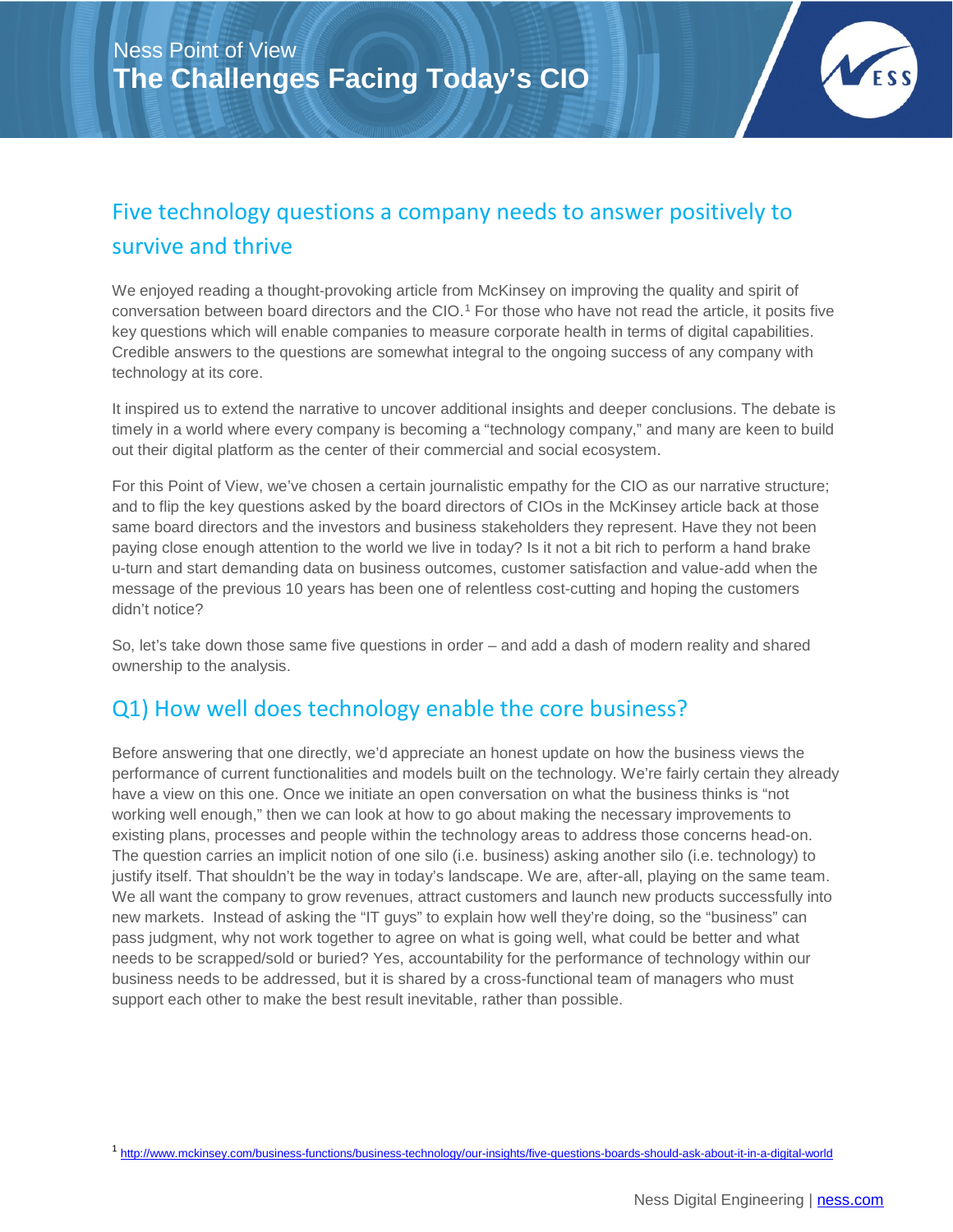

# Q2) What value is the business getting from its most important IT projects?

We see where McKinsey is going with this one. It's another way of asking Question 1 again. The business has spent a lot of money on those flagship projects and is keen to know when they will start to see payback. Because there are a few important projects, we need to properly categorize our review. To measure health and success, we'd like to do a review together on the objectives and the process for how the business conceives and approves technology projects in the first place. Some of the long-standing "challenged" projects have been organized differently relative to recent projects. The old-school method involved sending business requirements to the CIO and asking "how much and how long?" The modern approach requires collaboration between business and technology in agreeing upfront on the goals for delivering value to the company. This has to be the accepted way for building effective organizational structure and setting off on a new project with a clear understanding of the mission.

A cross-functional strategic brain trust involving business stakeholders, existing customers, potential new customers AND technology is essential for a project to be clear on its ambition, value and definition of "the need." In the age of "customer first" and using data to minimize waste and maximize returns, this group is able to share its knowledge to formulate an iterative and agile approach to validating key assumptions with Proofs of Concept and Minimum Viable Products.

These efforts to validate the idea are delivered at speed and relatively minor cost. They must be tested with target users to make absolutely sure the company is investing in the most important areas and capabilities. Risk is minimized and ideas improved through continuous scrutiny and external criticism. It's open, collaborative, and digital. This is the way to improve service to customers across channels and invest in the best-enabling technologies.

For the technology team, it's refreshing to deliver iterations quickly and receive valuable feedback. Because of the cross-functional nature of the core team, the technologists will be happy to define the KPIs used to measure success. This new way feels progressive for all involved and unshackles the talent from the constant short-term scrutiny implicit in the "how much and how long?" approach.

# Q3) How long does it take the IT organization to develop and deploy new features and functionality?

"Are we going fast enough," you ask? Well, it's hard to judge given how close IT is to the work on the existing technology platform. It's hard for anyone to judge (or even to compare to some other apparently similar project) because every organization has contextual realties. What may be fast for one may seem glacial to another. The clock speed of the industry is the valid benchmark to seek out. But there is no website to visit to look that up, nor an actuarial table for software delivery. What is achievable is an honest order of magnitude: "This is more like 4 months and \$1 million, than 15 and 5." That can only be estimated and agreed by the collective wisdom and experience of the individuals on the team – and their knowledge that "most of this has been done somewhere else already."

It is an essential exercise to benchmark and sanity check what is being attempted. This realism is needed to drive team productivity, efficiency and accountability, but it has built-in limitations. To be able to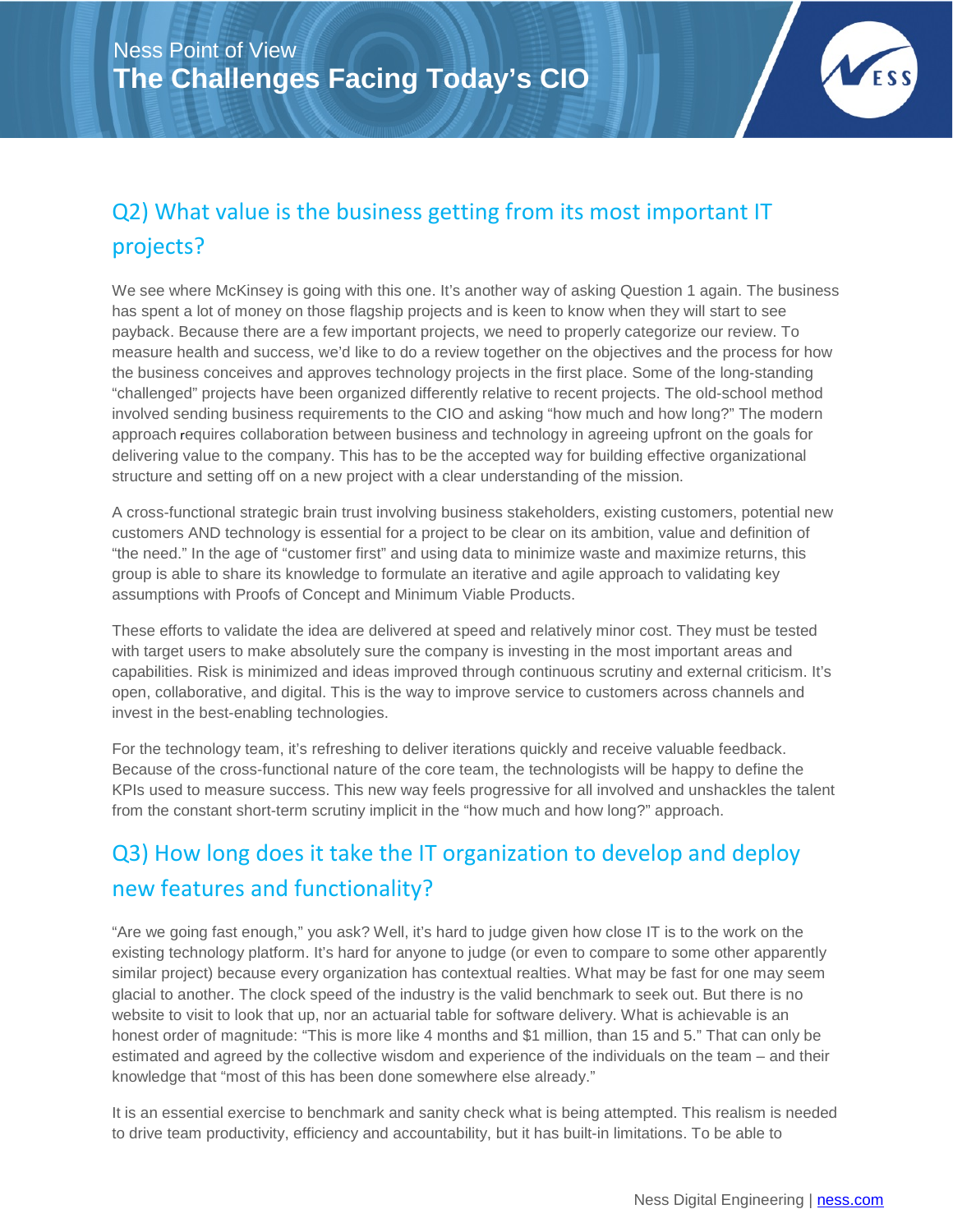

achieve the speed, transparency, accuracy and quality the business desires, the current technology team wishes it had insisted on more time for designing the rules of engagement for governance, decision making, prioritization, budgeting, quality and open mindedness of the team - and insisted on automated regression testing.

If all of that had been pre-planned ("if we'd known then what we know now"), then positive news on the speed of progress would have been the likely outcome – and less time would have been wasted trying to understand exactly how the project stands ahead of intermittent crisis meetings. Development teams are too frequently diverted into fixing inherited errors, randomly attempting to incorporate ill-judged and seemingly whimsical change requests, and constantly adjusting to change within the team - as frustration around the lack of initial planning takes its toll and talent walks out the door as a result.

# Q4) How efficient is IT at rolling out technologies and achieving desired outcomes?

This is a fair question and has been so since it was asked of its Industrial Revolution predecessors. The honest answer is: "Not as efficient as we'd like to be, but we have a plan to improve it." The plan involves focus on the essentials for improving efficiency. A detailed contextual scorecard (completed jointly by technology and business sponsors) is a quick way to assess the effectiveness of the technology teams in meeting the business goals consistently.

#### **To summarize what needs to be on the scorecard:**

- A rating for collaboration and openness within a core, cross-functional team of disparate talents, expert in their respective areas, yet focused on the same goal
- A measure of how well the business-technology partnership is working. Has the business delivered its promise to expose the technology team to the customers? Indeed, has the business provided the technology team with training in new digital business models and access to the right talent?
- An honest score on how well the team is capturing insights, innovations and bright ideas and using them in rolling out deliverables
- How well-established are community tools and dashboards showing project progress against plan that all team members can access for real-time progress reports? The teams should all agree upfront on measurements of success and work towards them with a flexible plan that is both challenging and achievable at the same time

Based on the scorecard, the company can define a plan to better optimize operations and processes. Ultimately, a model for company-wide operational excellence is needed.

### Q5) How strong is our supply of next-generation IT talent?

This is another old chestnut that applies across industry or geography. Technology teams are constantly looking for a slew of talented, open-minded problem-solvers rather than engineers who only have the name of a language, an application or a database on their résumé. As digital transformation gains momentum, the demand for talent across multiple dimensions increases competition and strains all but the smartest companies (who spend time and money in planning how to locate and attract the talent). Are we one of them fighting hard to attract and retain talent?